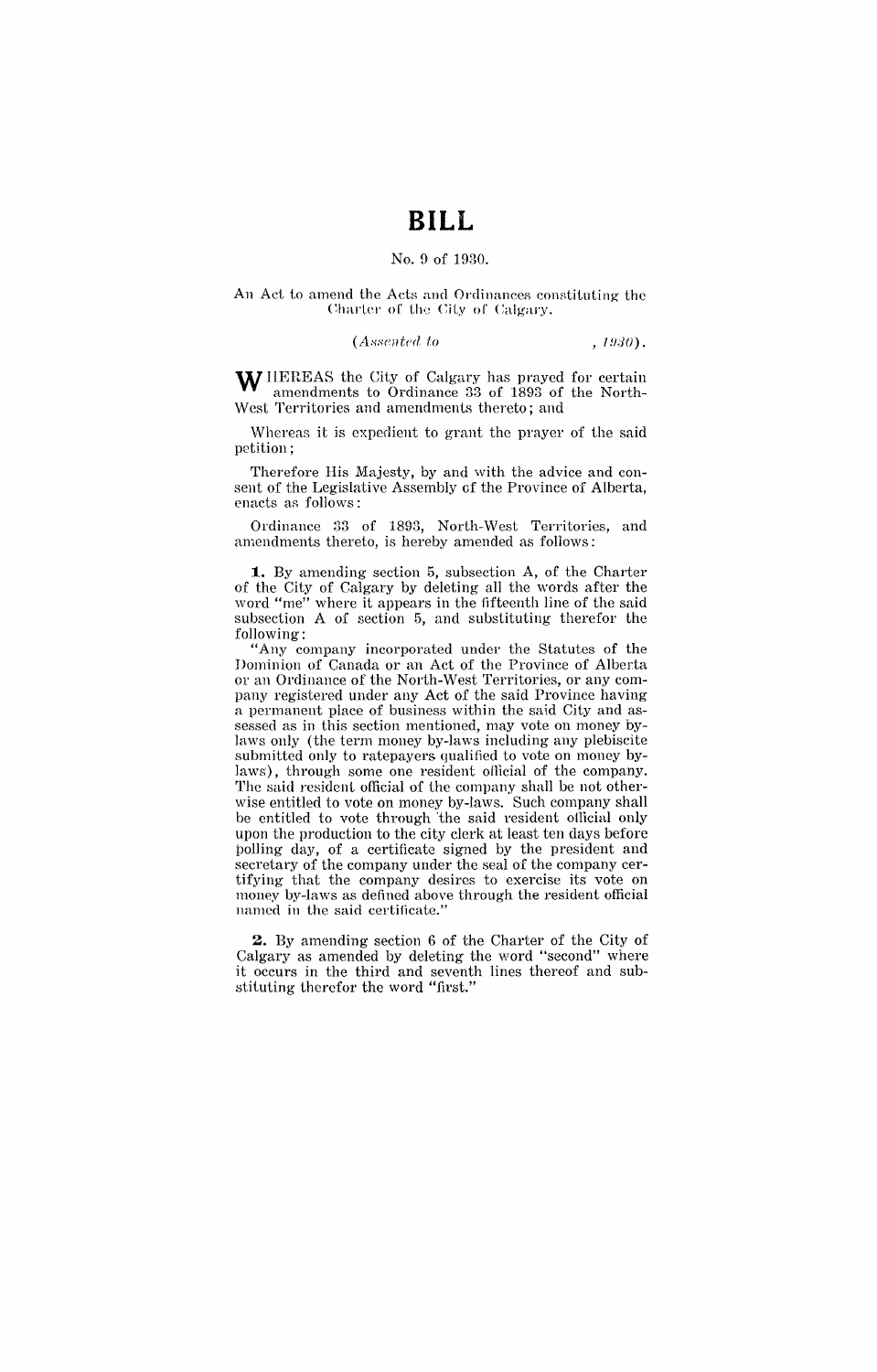**3.** By amending section 7 of the Charter of the City of Calgary as' amended by deleting the word "second" where it occurs in the sixth line from the end thereof and substituting therefor the word "third."

**4.** By amending section 232 thereof by deleting the figures "31" where they occur in the first line thereof, and substituting therefor the figures "33."

**5.** By adding the following as section 287 thereto:

" $287$ .  $(1)$  The corporation of the City of Calgary is hereby empowered to construct, maintain and operate a water supply and distribution system for municipal and ancillary and incidental purposes (herein referred to as a waterworks system), of which system the reservoir, storage dam, purification plant and such other incidental and ancillary or appurtenant plant as may necessarily or more conveniently be so located, may be situate outside the limits of the City of Calgary and upon or in the vicinity of the lands hereinafter particularly described; and is also empowered to construct, maintain and operate as appurtenant, ancillary or incidental to such waterworks system a purification plant or plants, hydro-electric plant or plants, pumping plant or plants and water tower or towers, together with aqueducts and distribution mains to and through and throughout the City of Calgary; and also as appurtenant and ancillary or incidental to the said waterworks system to construct, maintain and operate within and without the limits of the City of Calgary or some within and some without as the eouncil of the City of Calgary may decide, all such excavations, structures, buildings, machinery, plant, equipment, appliances and other works necessary or convenient or desirable; for the purposes aforesaid, the corporation of the City of Calgary shall have power to purchase, expropriate or otherwise acquire the lands, riparian rights, easements, rights-of-way and other interests in the lands and water privileges and all other property, rights and privileges which the council may deem necessary for the said works; and also for the said purposes, the corporation of the City of Calgary shall have and be deemed to have at all times had full power and right to be or beeome an 'applicant' within the meaning of and as defined in *The Irrigation Act,*  chapter 104 of the Revised Statutes of Canada, and a licensee under the said Act for the construction of works therefor, and the impounding or storage of water in the valley of the Elbow River on parts of sections  $19, 20, 29, 30, 32$  and  $33,$ all in Township 23, Range 1, west of the Fifth Meridian, and of a portion of that part of the Sarcee Indian Reserve lying in the valley of the Elbow River and extending approximately one mile upstream from the easterly boundary of the said Sarcee Indian Reserve near the City of Calgary, and on such other or additional property as the council of the said City may determine, together with license to divert and use the waters of the Elbow River for municipal pur-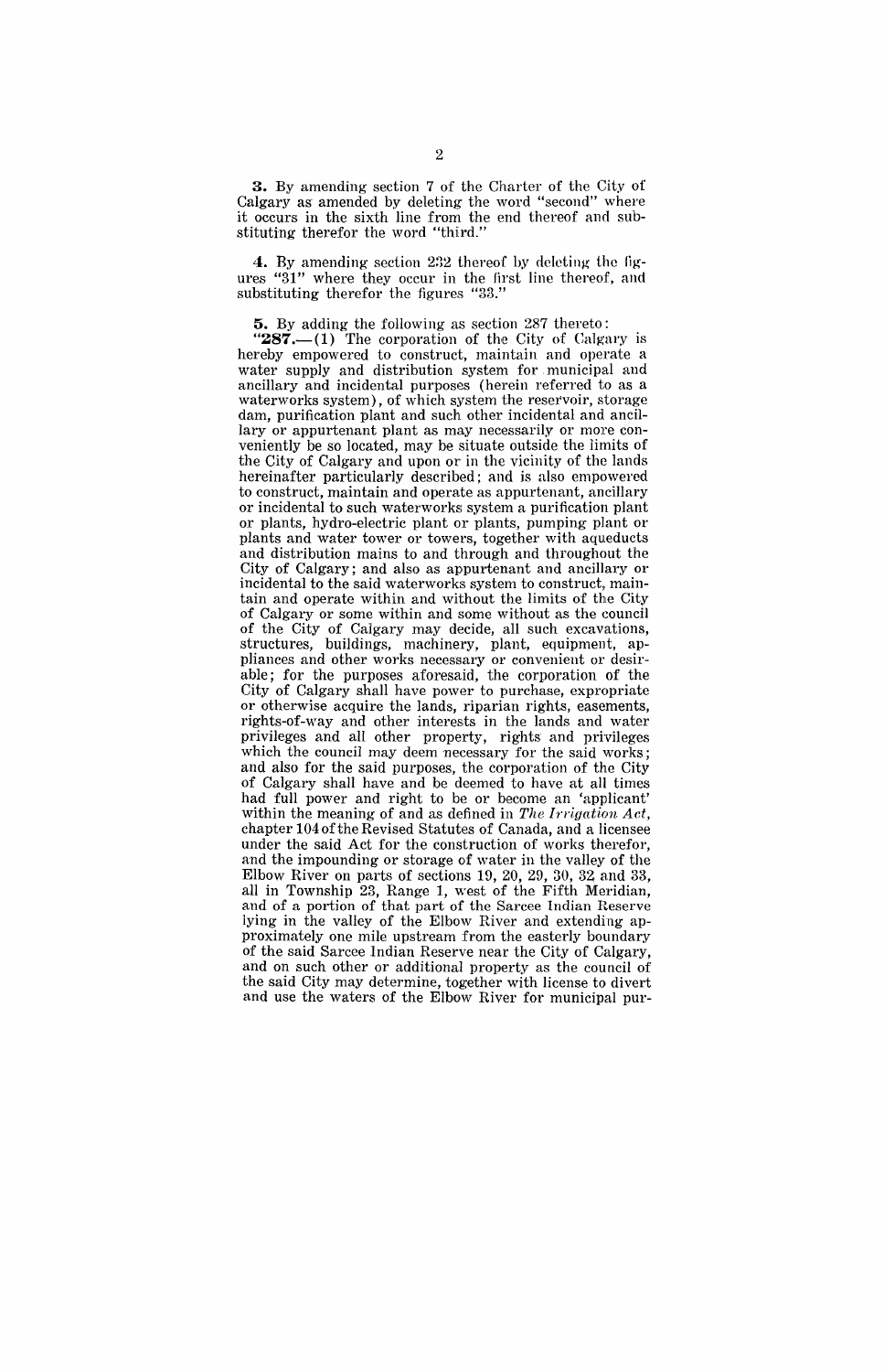poses and for purposes to which the City of Calgary may on its application or applications be authorized by the authority or authorities administering *The Irrigation Act;*  and the corporation shall have and be deemed always to have had power to receive, exercise and enjoy all the authority, rights, powers and privileges which under that Act may to the said corporation be granted on any application made or to be made; also with full power to the corporation of the City of Calgary to apply for, accept, exercise and enjoy all such authority, rights, powers and privileges which the council of the City of Calgary may see lit to apply for under any other public Statute whether of the Parliament of Canada or the Legislature of the Province of Alberta, the obtaining of which may to the council of the said City of Calgary seem necessary, desirable or convenient in connection with the proposed waterworks system and *(or)* the appurtenant, ancillary and incidental works and for which the corporation on its application may receive a grant or grants; the intent and spirit hereof being that the corporation shall be clothed with plenary powers in the premises to plan, put into effect, construct, maintain and operate the proposed waterworks system and all the appurtenant and ancillary or incidental works necessary, convenient or desirable in the opinion of the council for the said City, and that any act heretofore done or step heretofore taken for the proposed waterworks system shall be deemed to have been within the power of the said corporation; during and after the construction of the works contemplated hereunder, the corporation shall have plenary powers to protect by police or other guardianship the works from damage and trespass and the reservoir and waters and the sources thereof from contamination and in all other ways and means protect such works and water and the sources thereof as if the said works including the storage, reservoir and the sources of water supply were in fact situate within the limits of the City of Calgary.

"(2) For the purposes set forth in subsection (1) of this section and notwithstanding anything contained in the Charter of the City of Calgary or in any amendments thereto, the council of the said corporation may at any time or times and from time to time without submitting the same for the assent of the electors qualified to vote on money' bylaws pass a by-law for borrowing on the credit of the City of Calgary at large by the issue and sale of debentures a sum or sums not exceeding in the aggregate the principal amount of \$3,770,000.00; and such by-law or by-laws shall take effect on the date of the passage of such by-law and may carry such rate of interest, may be payable in such currency or currencies, in such manner, and at such place or places and at such time or times within forty years from the date of the said debentures as the council of the corporation may by the respective by-laws authorizing the issue of the said debentures determine.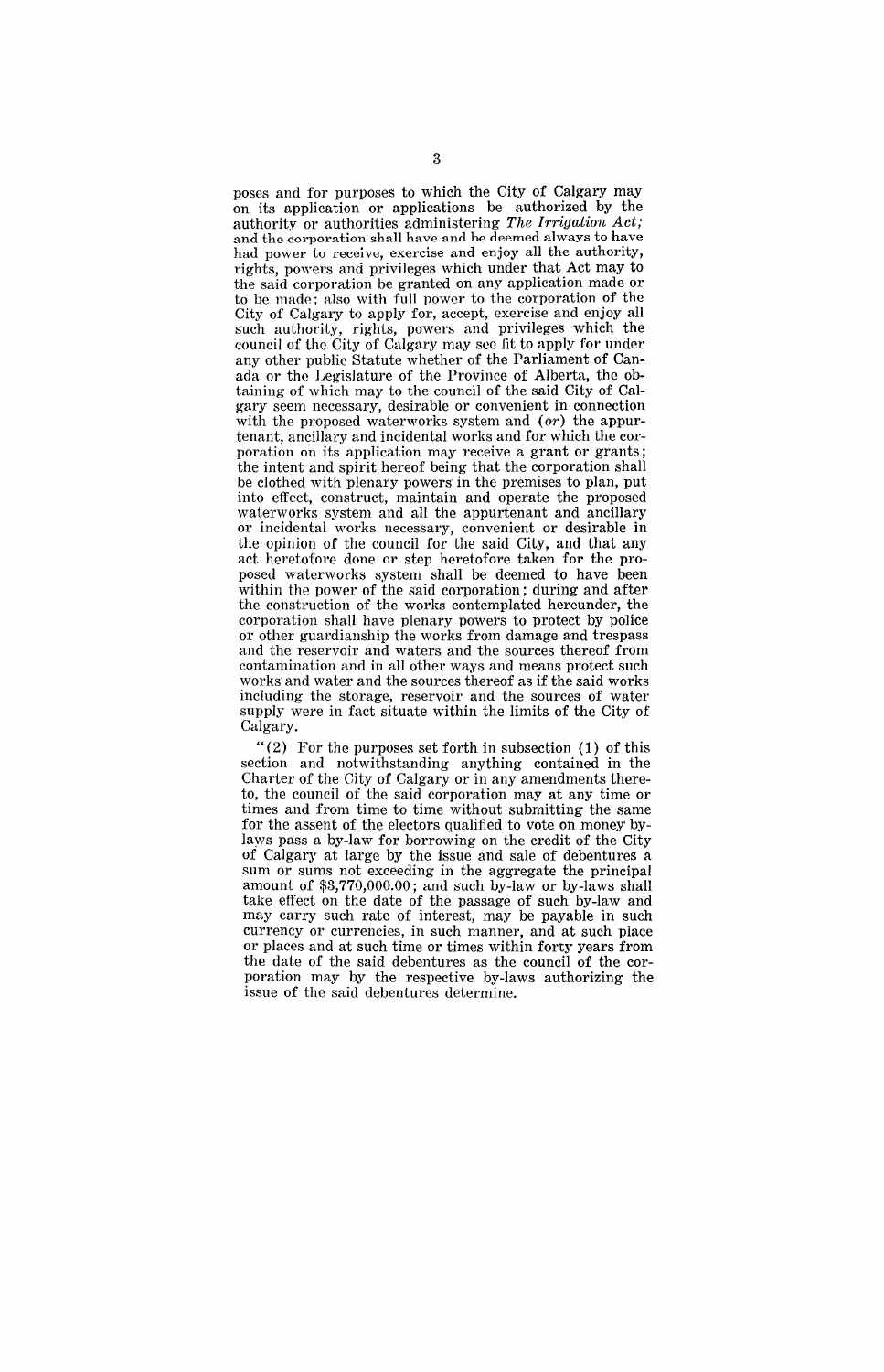"(3) Every by-law passed pursuant to the provisinns of this section and the debentures issued thereunder shall be valid and binding upon the City of Calgary and the ratepayers thereof, and upon the property liable to the rates imposed by or under the authority of such by-laws, and neither the validity of such by-law nor the validity of the debentures issued thereunder shall be open to question in any court on any ground whatever.

"(4) By-law No. 2595 of the City of Calgary, assented to by the electors on the 20th day of November, 1929, and passed by the council of the said City on the 9th day of December, A.D. 1929, authorizing the issue of debentures to the amount of \$3,770,000.00, is hereby repealed and no debentures shali be issued and no debts shall be contracted thereunder."

**6.** By adding the following as section 288 thereof:

" $288$ ---(1) The compromise of the arrears of local improvement taxes levied pursuant to By-law No. 1668 in respect of the property of Ruth E. Laycock, being 109.57 acres, more or less, situate in the north-west quarter of Section 34, in Township 24, Range 1, west of the Fifth Meridian, in the Province of Alberta, and fronting on Centre Street North between Forty-first and Forty-eighth Avenues North-west, in the City of Calgary, by the payment of \$563.69 already made by the said Ruth E. Laycock, is hereby confirmed and validated.

"(2) From and after the 31st day of December, 1929, all local improvement taxes now assessed against the above described property pursuant to By-law No. 1668 of the City of Calgary are hereby declared to be cancelled and the whole local improvement taxes so assessed from and after the said date shall be borne by the City at large."

**7.** By adding the following as section 289 thereof::

" $289$ . $-$ (1) The council may by by-law in any year provide that a census or enumeration shall be made for the purpose of preparing a list of electors effective as an electoral basis for a maximum period of three years and a minimum period of one year, and may make such orders and directions as may be necessary for that purpose. The said system of enumeration shall be in addition to any and all existing provisions, regulations and procedure concerning the compilation of a voters' list and the registration of voters and the council may by the said by-law or by-laws set up all necessary machinery and indicate all necessary procedure covering the enumeration and the compilation of voters' list based thereon and the revision thereof and the removal therefrom of the names of electors who fail to exercise their franchise.

"(2) The qualifications of the various classes of voters shall remain as heretofore defined by the Charter of the City of Calgary.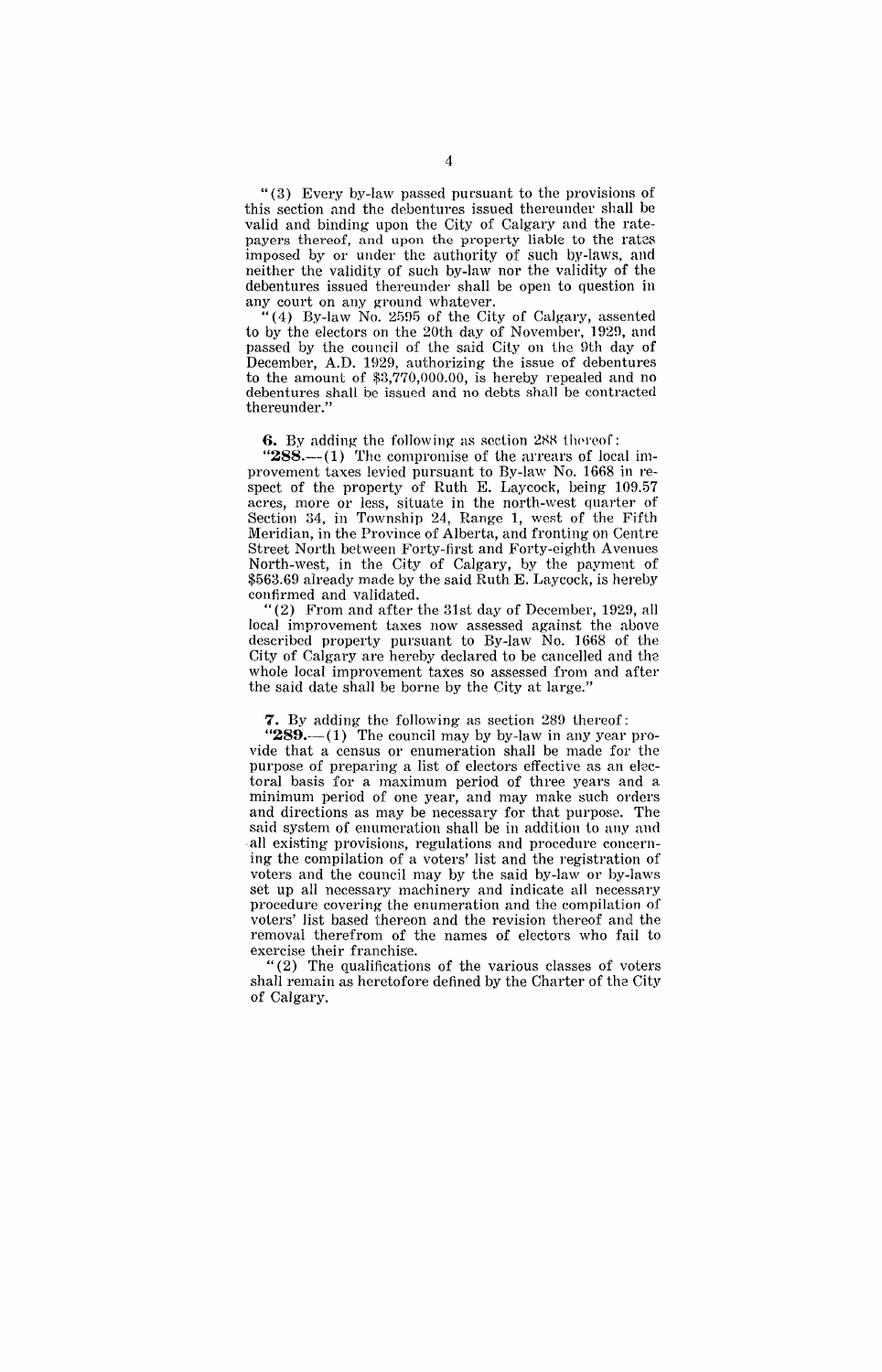"(3) In addition to the voters whose names appear on the enumerated lists or who register in any year in accordance with the regulations governing registration there shall be added to the voters' list all those qualified to vote whether as tenants, British subjects or otherwise whose names appear on the voters' list whether compiled by registration or otherwise in the year immediately preceding the year of enumeration and who actually voted at the general municipal election in the year preceding the year of enumeration, and in addition thereto all those qualified to vote as assessed owners of property, business tax payers and service tax payers in the year in which the said enumeration is taken or in any year thereafter."

8. By adding the following as section 290 thereof:

 $290$ . $-$ (1) The city clerk shall in all municipal elections provide a special polling booth or booths for each election day in the city hall, in which notwithstanding the omission of his or her name from the voters' list any citizen otherwise qualified to vote under the provisions of the Charter of the City of Calgary and taking the necessary affidavit before the proper official all as prescribed by the said Charter, may vote, and any citizen so qualified, who subscribes to the necessary affidavit before the proper official all as prescribed by the Charter of the City of Calgary shall, upon appearance at any such special booth and presentation of the necessary affidavit, be entitled to cast his or her vote in the municipal elections according to his or her qualifications as if his or her name appeared on the voters' list of the City of Calgary.

"(2) The provisions of subsection (1) hereof shall apply mutatis mutandis to the advance poll held at the city hall prior to any regular election day."

#### 9. By adding the following as section 291 thereto:

" $291$ .—(1) Notwithstanding anything contained in the Charter of the City of Calgary or any amendment thereto or any by-law of the City of Calgary or any amendment thereto, the following provisions, until the same are changed in accordance with the provisions of the Charter of the City of Calgary, shall govern the closing of barber shops and beauty parlors in the City of Calgary.

 $(2)$  From and after the first day of May, 1930, all barber shops and beauty parlors in the City of Calgary shall remain closed from 1 o'clock p.m., on Wednesday, to 8 a.m. on the following morning:

"Provided, however, that where a public holiday occurs on a day in the week other than on Wednesday, the closing hour on Wednesday shall be 6 p.m.

"(3) From and after the first day of May, A.D. 1930, all barber shops and beauty parlors shall, on Monday, Tuesday, Thursday, and Friday of each week be closed at 6 p.m., and remain closed until 8 a.m. on the following morning. In the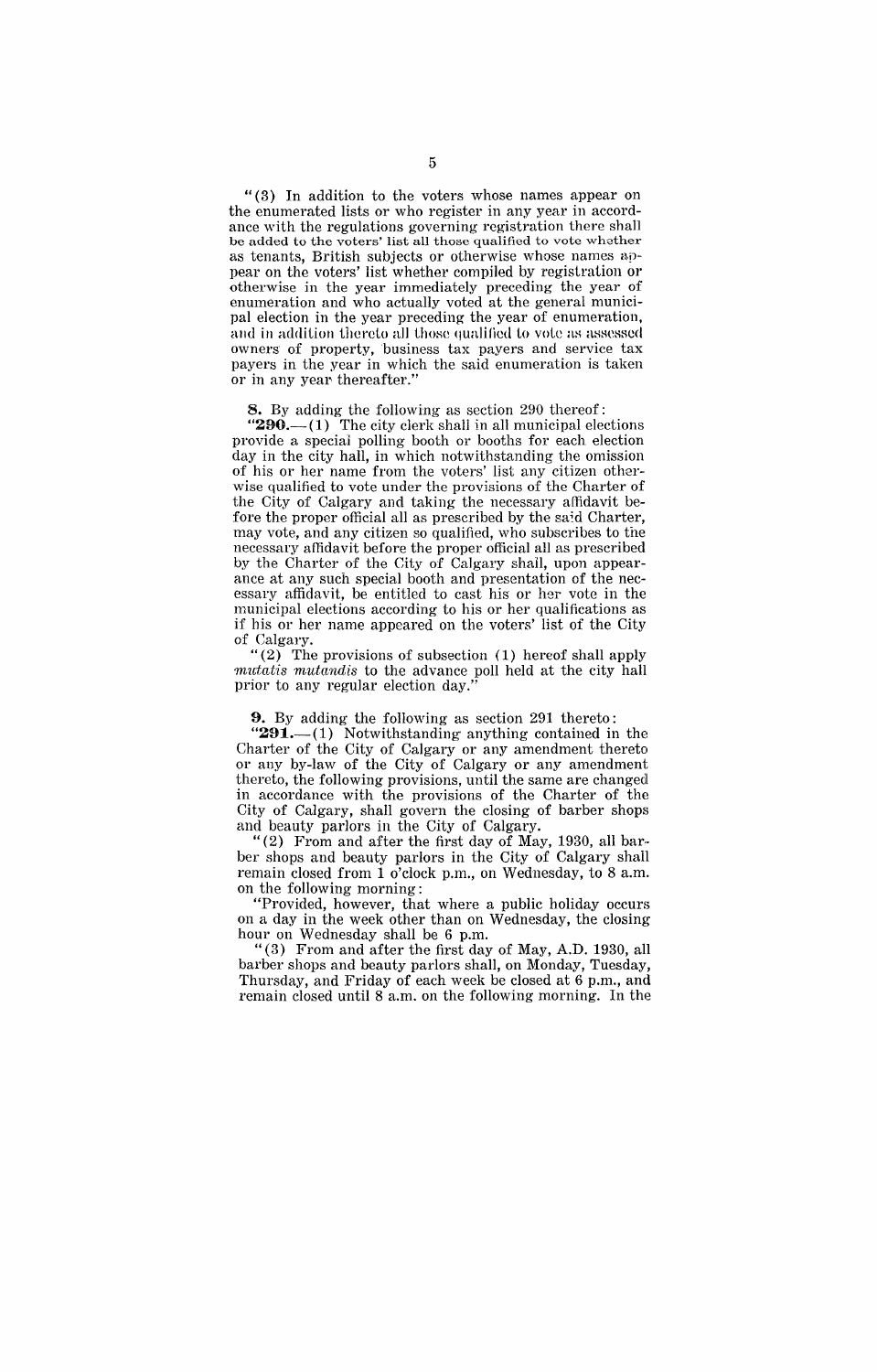case of all barber shops and beauty parlors, the closing hour preceding all holidays shall be 6 p.m. except that on the two days preceding Christmas Day and the one day preceding New Year's Day the hour for closing shall be 9 p.m.

"(4) All barber shops and beauty parlors shall remain closed on the day following Christmas Day.

"( 5) All barber shops and beauty parlors from and after the first day of May, A.D. 1930, shall close at 7 p.m. on Saturdays and shall remain closed until 8 a.m. on the following Monday.

"(6) No employer of a barber shop or beauty parlor shall require or permit any employee to remain in the shop for a longer period than one hour after the closing hour as set out in the foregoing sections.

"(7) Upon receipt of a petition or petitions signed by at least two-thirds of the employing barber shops and proprietors of beauty parlors and two-thirds of the employees of barber shops and beauty parlors, the council of the City of Calgary may, in its discretion, pass a by-law or by-laws providing for a variation or variations in the closing hour or hours for the several days of the week for barber shops and beauty parlors within the City of Calgary, as prayed for in the said petition or petitions and upon the passage of the said by-law the said closing hour or hours for barber shops and beauty parlors therein fixed and determined shall be the closing hour or hours for barber 8hops and beauty parlors within the City of Calgary. .

"(8) All the provisions of By-law No. 1918 and amendments thereto both heretofore and hereinafter made except insofar as they are inconsistent with the foregoing or apply only to particular classes of shops other than barber shops and beauty parlors shall apply and continue to apply to barber shops and beauty parlors.

"(9) For the purpose of early closing regulations and for the purpose of the petition or petitions referred to in the foregoing sections, barber shops and beauty parlors shall be deemed to constitute one class of shops. Where it is provided that the employing barbers or proprietors of beauty parlors shall have the right to vote by petition each and every incorporated company and partnership shall be considered a separate unit and only one signature for each company and partnership shall be taken into account in considering whether or not a percentage of two-thirds of the employing barber shops and proprietors of beauty parlors have signed any petition or petitions.

"(10) For the purpose of any petition no employer shall be entitled to sign unless he has been in business in the City of Calgary for at least six months, and no employee shall be entitled to sign unless he has been a resident in the City of Calgary for at least six months, and in compiling the total number of employers and employees for the purpose of arriving at the percentage referred to in subsection (7) hereof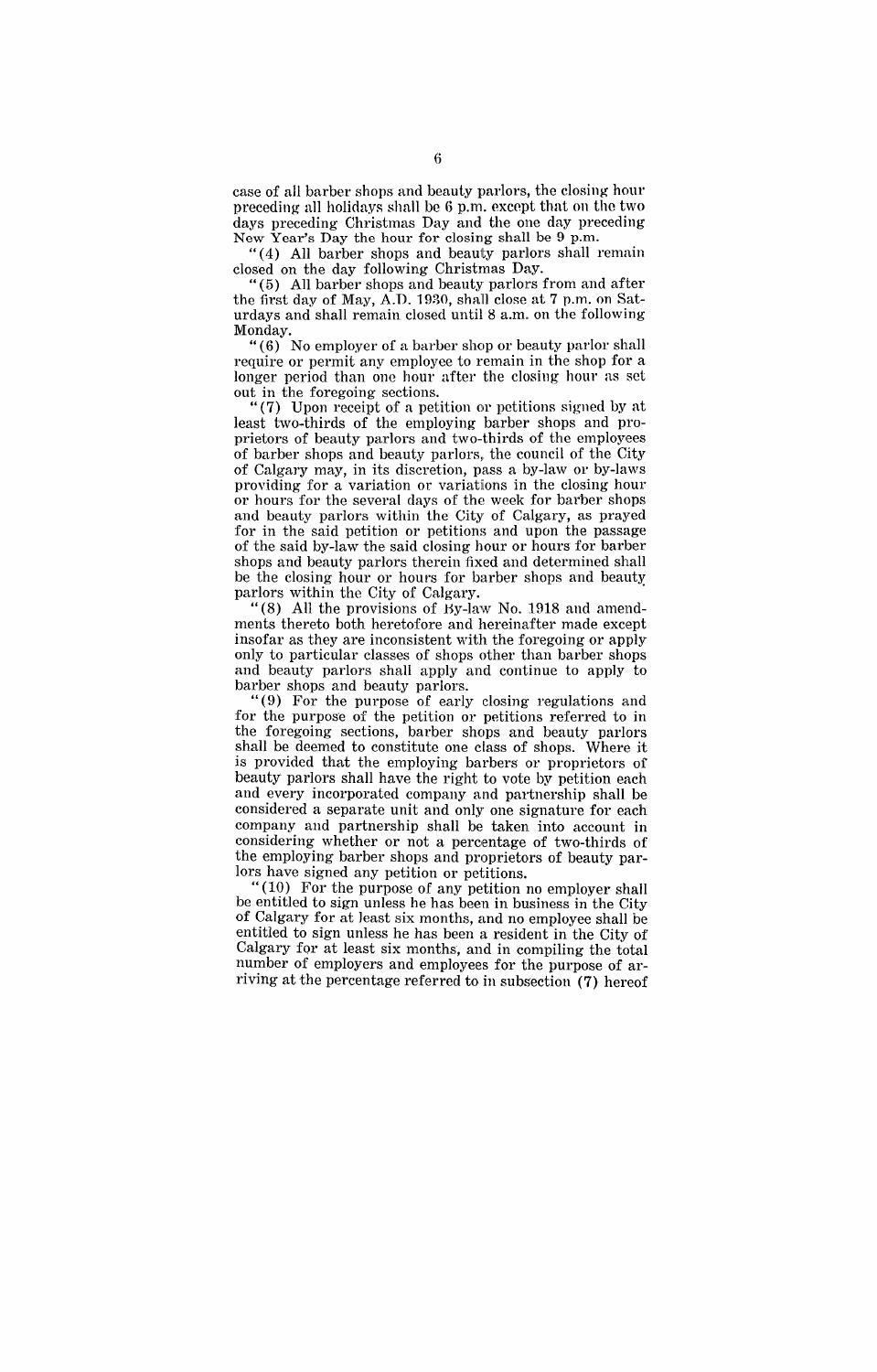no account shall be taken of any employer or employee not qualified to vote on the petition in accordance with this section."

**:10.** By adding the following as section 292 thereto:

**"292.** Lots 3, 4 and 5, in Block 32, according to a plan of part of the City of Calgary of record in the Land Titles Office for the South Alberta Land Registration District as Plan 179R, and presently registered in the name of David M. Duggan of Edmonton, Mary Pinkham of Calgary, and Hugh Crag Farthing of Calgary, in trust for the Canadian Red Cross Society, and all improvements now erected or to be erected thereon for hospital purposes and now used in connection with the Canadian Red Cross Society Junior Red Cross Hospital shall be exempt from general taxes (but not from special or local improvement taxes) as long as the said land and the improvements thereon are beneficially owned by the Canadian Red Cross Society and occupied and used exclusively for hospital purposes by the Canadian Red Cross Society Junior Red Cross Hospital."

**11.** This Act shall come into force on the day upon which it is assented to.